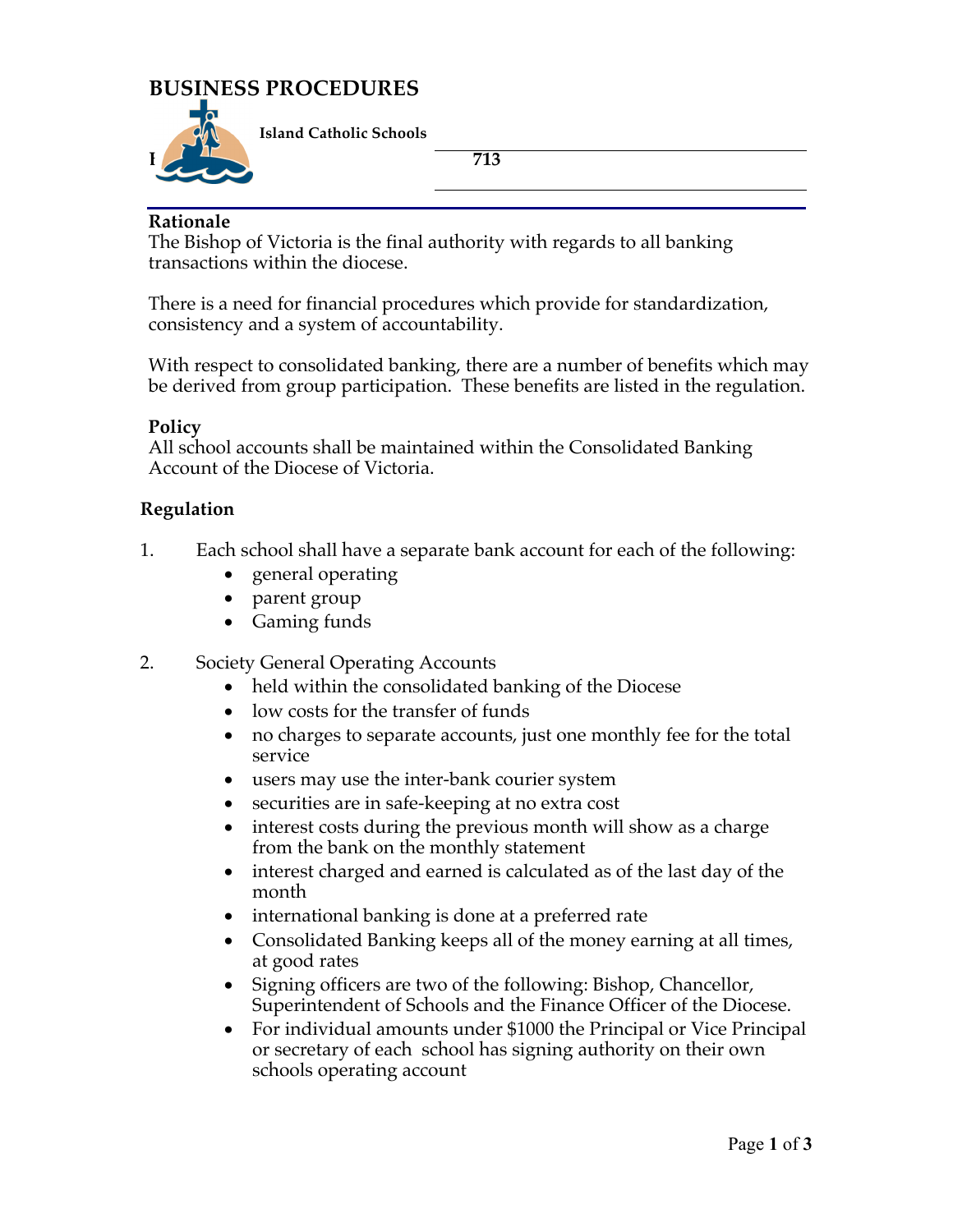### **BUSINESS PROCEDURES**



**Island Catholic Schools** 

BANKING 713

- 3. Contingency Fund
	- Contingency funds are held within the operating account of the individual school.
- 4. Parent Group Accounts
	- Parent group funds are held separate from the school finances and are monitored by the parent group executive.
	- The parent group account can be held in any banking institution the executive chooses.
	- All cheques written must have two signatures. Two of either the parent group president, vice president, treasurer or principal.
	- Administration and/or the School Council will do an annual review of the parent group financial structure to ensure that the funds are handled in accordance with CISDV Policy for parent groups.
- 5. Gaming Accounts
	- The BC Gaming Commission requires that all Gaming funds are held in a restricted account used solely for the purpose disclosed on the application form submitted to the Gaming Commission.
	- All funds disbursed from this account must be in compliance with the restrictions on the Gaming license.
	- If the license is held by the School Council or the School the account will be included in the consolidated banking of the Diocese (i.e.: held in a branch of the same institution).
	- If the Parent Group holds the license the bank account can be held in any banking institution the executive chooses.
- 6. Trust Funds
	- All restricted funds received by the schools that are required to be held in trust and are held in the Diocese consolidated trust account.
	- Interest is paid on this account under the terms of the original principal deposit.
	- The Diocese invests the funds in order to yield the most favourable interest rate.
	- The Superintendent of Schools is the person authorized to transfer request interest payments to the schools operating accounts.

Investment of trust funds is managed through the Diocese Finance and Administration Council with involvement from the Superintendent and the Board of Directors of the Schools.